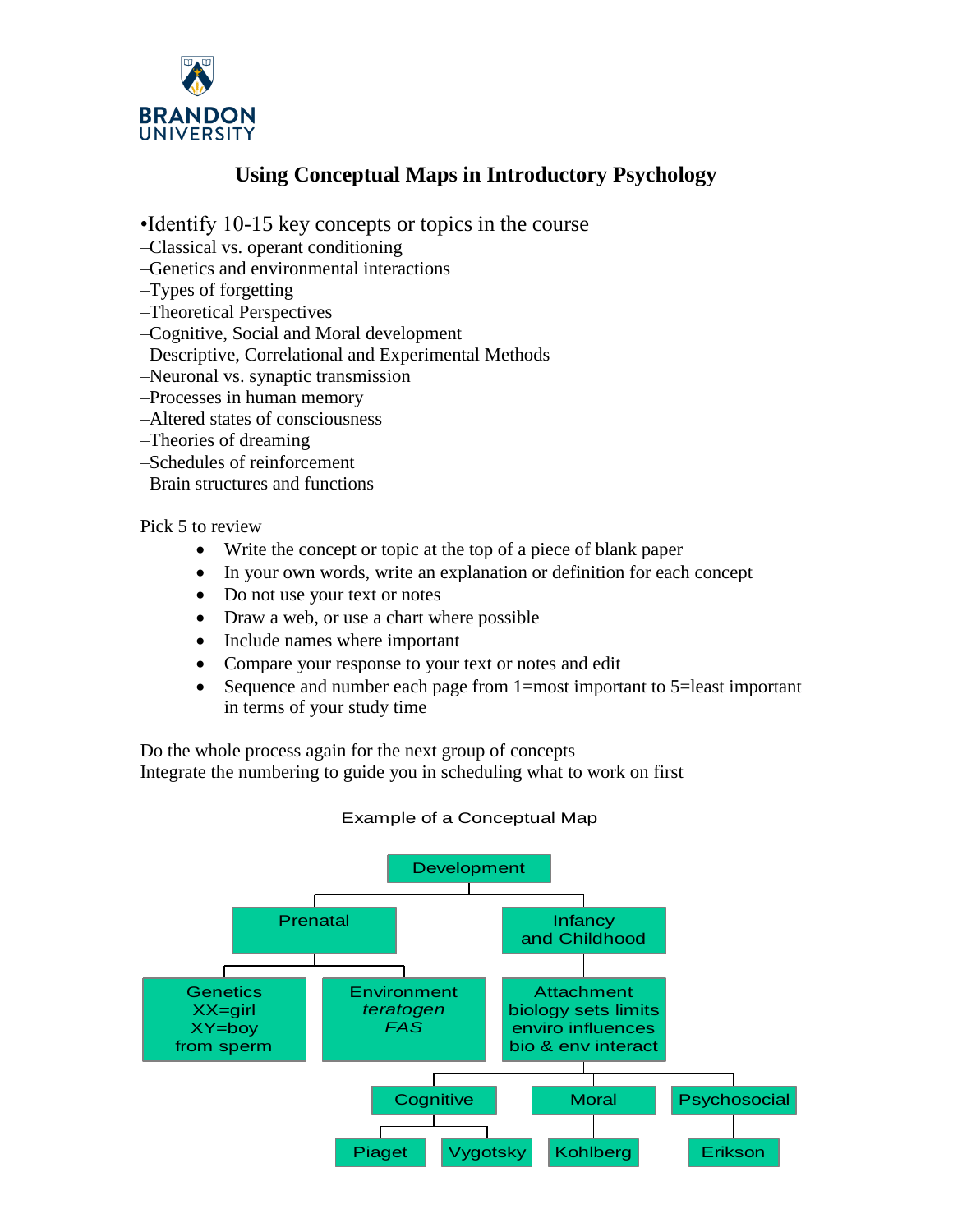

## **Piaget**

Stages: 1. Sensorimotor •Birth to 2 yrs •Object perm. 2. Preoper'tl •2-7 years •Centration 3. Concrete **Operational** •7-12 years •Conservation 4. Formal operational •>12 years • abstract thought

# **Vygotsky**

Continual, gradual process

Zone of proximal development -Experience can change development within limits of biological maturation

Theory of Mind -understanding other people's thinking -similar to egocentrism

# **Kohlberg**

Stages: Preconventional •1.punishment/obey •2. rewards **Conventional** •3. Good child •4. Law & order Post-conventional \*5. Social contract \*6. Abstract ethics

Criticisms: -Western cultural bias -gender bias

# **Erikson**

Stages: 1.Trust/mistrust <1 year 2. Autonomy vs. shame/doubt (1-2 yrs) 3. Intitiative vs. guilt (3-5 yrs) 4. Industry vs. inferiority (6-12yrs) 5. Identity vs. role confusion (12-20yrs) 6. Intimacy vs. isolation (20-40yrs) 7. Generativity vs. stagnation (40-65yrs) 8. Integrity/despair (65+ years)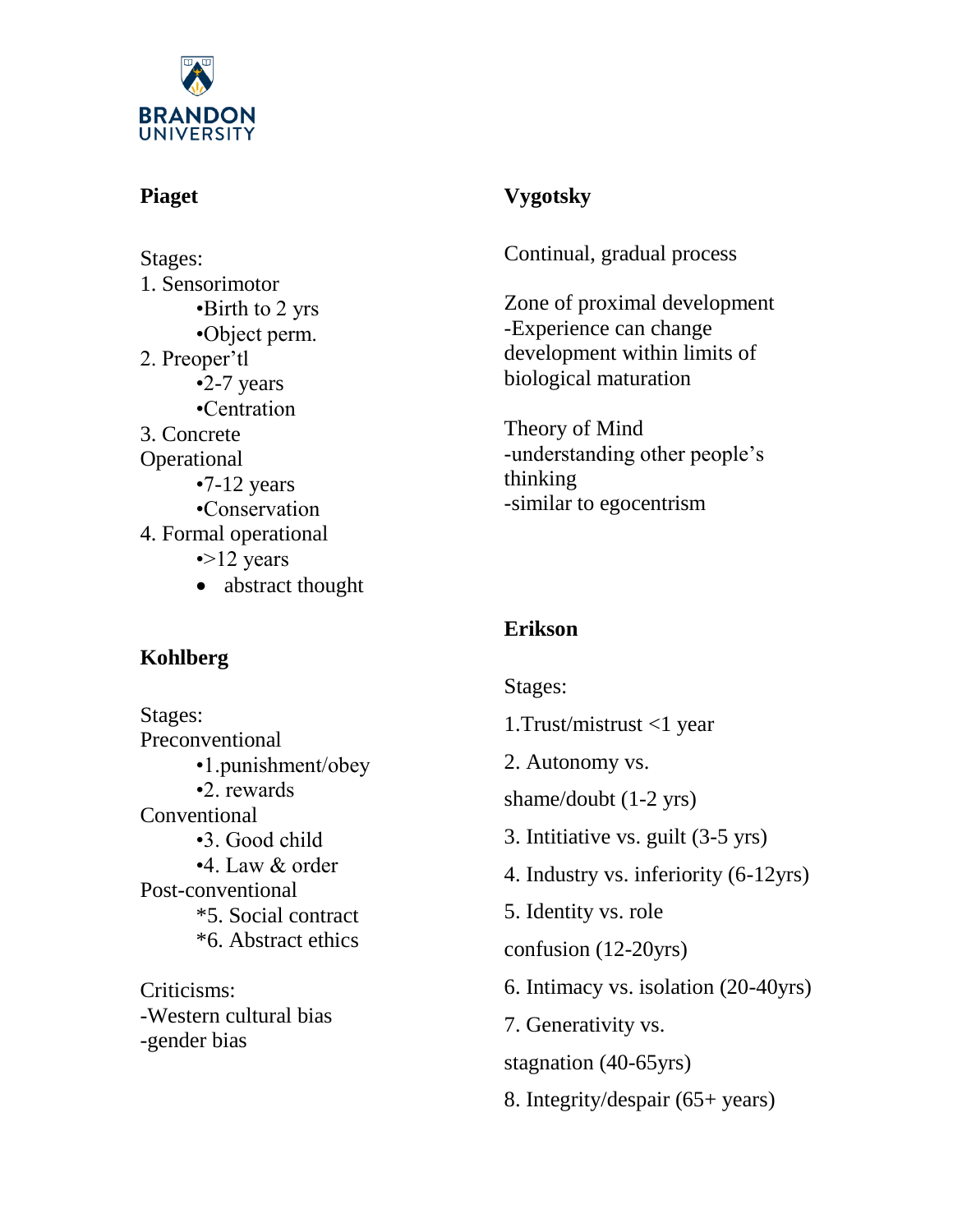